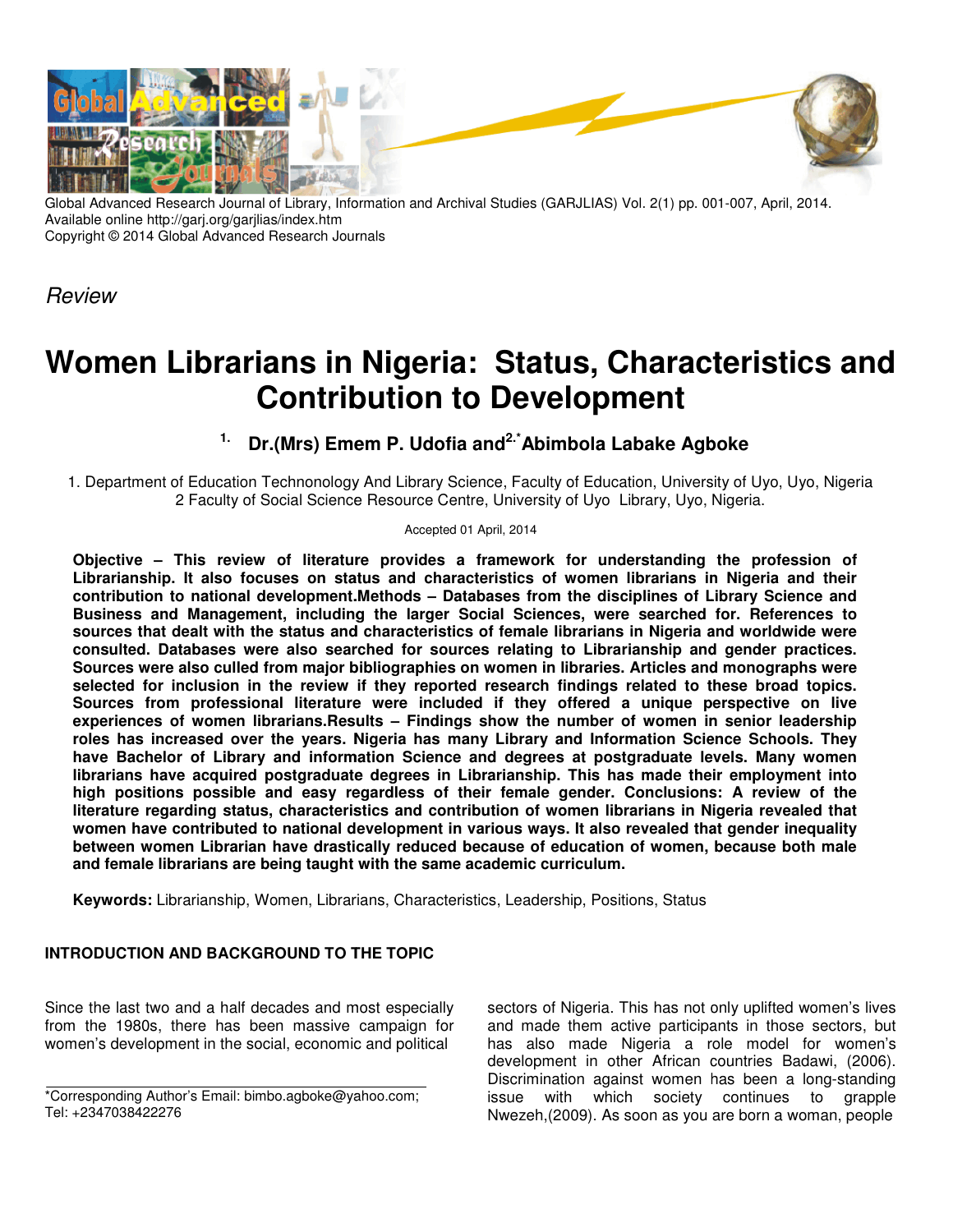start limiting your possibilities; regardless of what qualities you display Abiola, (2004). It is therefore not in disputing that from the beginning of civilization, women have suffered subjugation, degradation, oppression and all forms of inhuman treatment on account of their gender Nwezeh, (2009). This is especially so in Africa where gender roles are distinct. The women are occupied with domestic responsibilities, which typically involve household chores and caring for the home Majanja and Kiplang'at, (2003). The status of women, including the different professions, has been a cause of serious concern in every culture and every climate through the years Falaiye,( 2004). In the past, particularly in Africa, more emphasis was placed on educating the male child than the female child. Even when a female child grew up and wanted to take on a job, she was left with limited choices. Typical female jobs included petty trading, subsistence farming and causal labor. These were low paying and low status iobs.

 In the past 20 years, in particular, there has been a shift away from looking at gender inequality as an issue that affects women only, occasioned by an understanding of the nature of power as gender and its implications for society as a whole ( International Idea, 2000). It is common therefore to find women all over the world in different professions and at different levels competing with their male counterparts. The Nigerian constitution, (1999) emphasized on equal position and opportunities for men and women. By this, women acquire the same training alongside the opposite sex (male) thus laying background for same experience in leadership. Women form the backbone of library and information services Barrington, (1993). In line with this, this review journal will be on women librarians in Nigeria status, characteristics and development.

#### **Librarianship Professionalism in Nigeria**

According to Aguolu, (1986) the essential of a profession include the possession of a specialized body of knowledge and skills acquired during a prolonged period of education and training existence of an effective professional association which defines admission into the profession and training requirements, licensing and other formal requirement and career lines within the profession with autonomy or discretion of numbers to take final decisions in their areas of competence , a code of ethics , regulation of relations of professionals with their clients and colleagues, service orientation and assurance of public or societal recognition. It was in the  $19<sup>th</sup>$  century that Librarians emerged as a professional group in USA. In 1876, the American Library Association (ALA) was formed followed by formation of Library Association of England in 1878 which was incorporated by Royal Charter in 1898.

The library profession in Nigeria can be traced back to the Nigerian pre-colonial era. In 1900, the Justice Ministry Library was established in Lagos out of the need for bibliographical control of growing colonial legal documents. The only library then was the European Community or Club Library whose membership was restricted to the Europeans except for non-Europeans who could afford a registration fee of one guinea per adult. This prohibitive cost led to consultations with the colonial government and Lagos Town Council about the possibility of setting up a new library for Lagos. In 1948, the British Council opened the Lagos Municipal Library (L.M.C.). After three years of joint management, the British Council handed over the library to the Lagos Municipal Council in 1952.

John Harris, (1970) states that between 1949 and 1950, the new profession of librarianship was born in Nigeria and its christening was in 1953. The UNESCO Seminar on Public Library Development in Africa was held at Ibadan, Nigeria in 1953. This seminar gave birth to the formation of the West African Library Association, comprising Anglophone countries of West Africa. With the attainment of independence by Ghana and Nigeria from Britain in 1957 and 1960 respectively, the Ghana Library Association and the Nigerian Library Association were formed respectively. The birth of these two National Associations led to the dissolution of the West African Library Association in 1961 Nwezeh, (2009).

#### **Literature Review on Status, Characteristics of Female Librarians in Nigeria and Contribution to Development**

The issue of professionalism has always focused on both expected competencies as well as profile of personal attributes, personalities and characteristics. According to Ifidon, (2012) building a success profile of the library and information science professional of the  $21<sup>st</sup>$  century to suit the global market is essential to determine a framework for what capabilities, skills and behaviors are needed to nurture, encourage and consolidate for multiplication effect. This will enable Library and Information Science professional to deliver the expected goods and services.

A woman Librarian is a female professional who has acquired competency in applying theory and technology to the creation, selection, organization and utilization of collection in all formats. She can also be seen as one who manages and mediates access to information that exists only in electronic format.

Today's libraries are transforming from traditional bureaucratic hierarchies into flatter, more participatory and team-based organizations in response to the need for more flexibility to keep up with rapidly changing environments Stueart & Moran, (2007). As women continue to make up the management force in increasing numbers, there will be more evidence of this transformation of the image of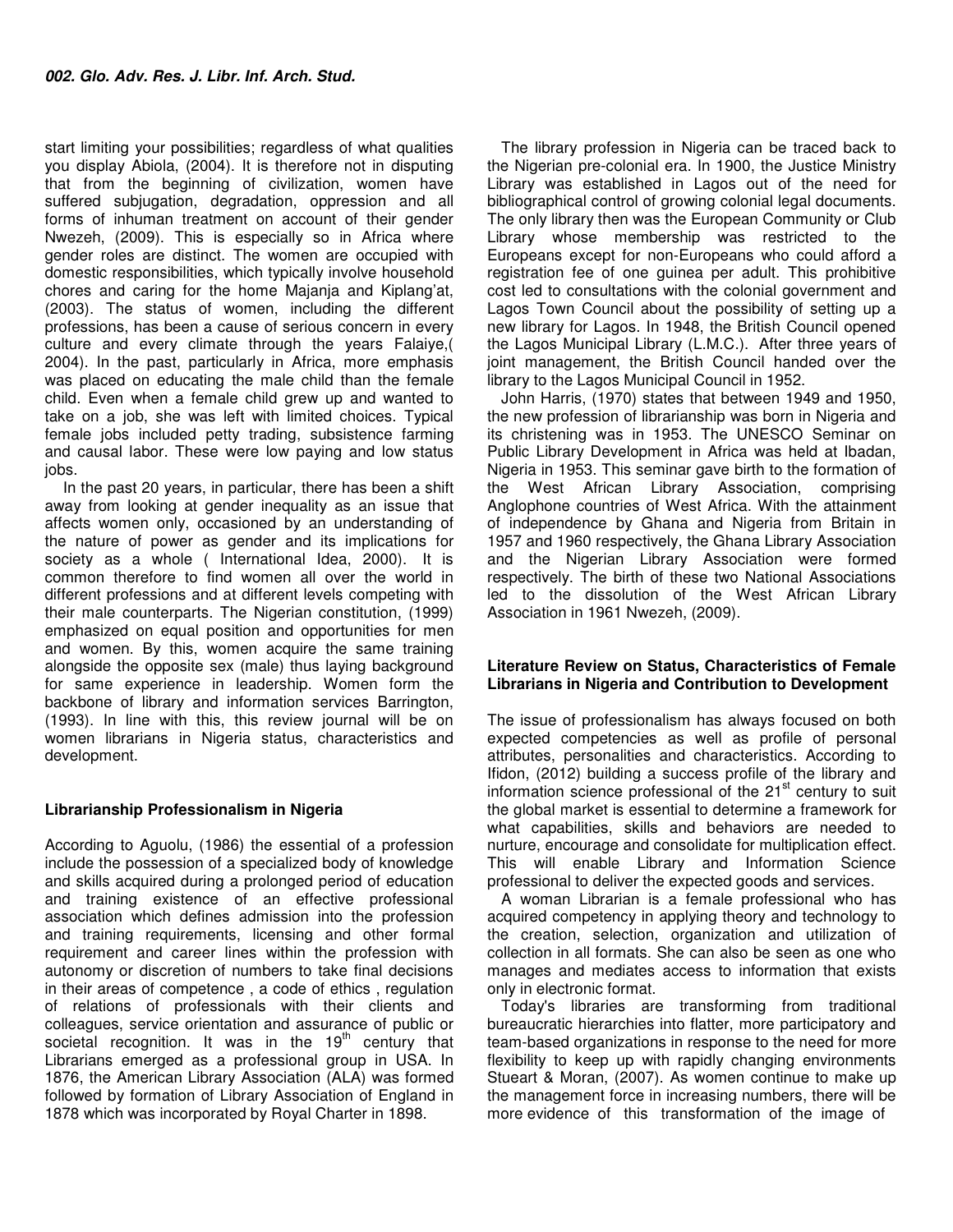In Nigeria Library Association(NLA). Council members as of

| <b>NLA COUNCIL</b> |              |                |  |  |
|--------------------|--------------|----------------|--|--|
| <b>MEMBERS</b>     | <b>MALES</b> | <b>FEMALES</b> |  |  |
| 76                 | 54           | つつ             |  |  |
| <b>EXCO:</b> 5     | C            | C<br>ω         |  |  |

Source: NLA Council minutes 2012.

 **Membership of NLA** 

|    | <b>MEMBERSHIP</b> | <b>MALES</b> | <b>FEMALES</b> |
|----|-------------------|--------------|----------------|
| а. | 202               | 96           | 106            |
|    | 313               | 189          | 124            |

Source: (a) AGM 1 minutes of 2012, 16th July (b) AGM 11 minutes of 2012,  $18<sup>th</sup>$  July

modern management. However, as women enter the sphere in greater numbers and the changes occurring in modern organizations are conducive to their management styles, it seems that women will further break down the traditional gender divide in librarianship and become increasingly associated with management in the future of libraries. Women continue to make headway into management positions in the LIS profession in increasing numbers Bergman, (2005). That woman finally occupied over 50 percent of directorships at large Research Libraries and universities Libraries, and that they were also often earning higher salaries than their male counterparts. Deyrup,( 2004).

Traditionally, the Nigeria female was prepared for family life and the male for career life. This created a glass ceiling for the female folks especially in professional practice. The present day Nigeria woman is receiving great recognition. Udofia, (2011). In Nigeria of late, the inclusion of women in governance at all sphere of life is giving a new awareness and ambition to women.

Women Librarians in Nigeria have risen so high both in numbers and in position we have many female university librarians, the present Registrar/CEO of Librarians' Registration Council of Nigeria(LRCN) is a woman in person of DR.Mrs. Victoria Okojie.

Nigeria has many Library and Information Science Schools, while some of the schools offer Bachelor of Library Science (BLS); others offer degrees at the postgraduate level Aguolu, (1986). Particularly in academic libraries in Nigeria, it is not an overstatement to say that the Heads of Libraries prefer to hire staff that have

librarianship as a postgraduate course rather than a straight first degree, irrespective of their gender Falaiye,(2004).

Ononogbo and Falaiye (1992) examined the curriculum for library science education in the New Nigerian Standards. They compared the curriculum to a standard curriculum recommended by the International Federation of Library Association and Institutions (IFLA). There was no gender difference because everything about the curriculum applies to both sexes (all students). There are universities like University of Ibadan, University of Nigeria, Ahmadu Bello University, Bayero University, Imo State University, Delta State University, University of Maiduguri, among others, offering courses in Librarianship and some degrees up to the doctoral level.

In the first comprehensive career study of librarians for ALA's Committee on the Status of Women in Librarianship, Heim and Estabrook (1983) found that 78.3 percent of ALA's members were female and 21.7 percent were male. Almost half of men (49.6 percent) could be categorized as administrators, while 30.4 percent of women occupied similar positions Heim & Estabrook, (1983). Further, the study found that twice as many men were elected or were appointed to office or chair of a committee at the national association level Heim & Estabrook, (1983). Most importantly, the study found that "being male is significantly associated with receiving a higher salary even when personal, professional, and organizational variables are comparable to those of females in the sample" Heim & Estabrook, (S1983).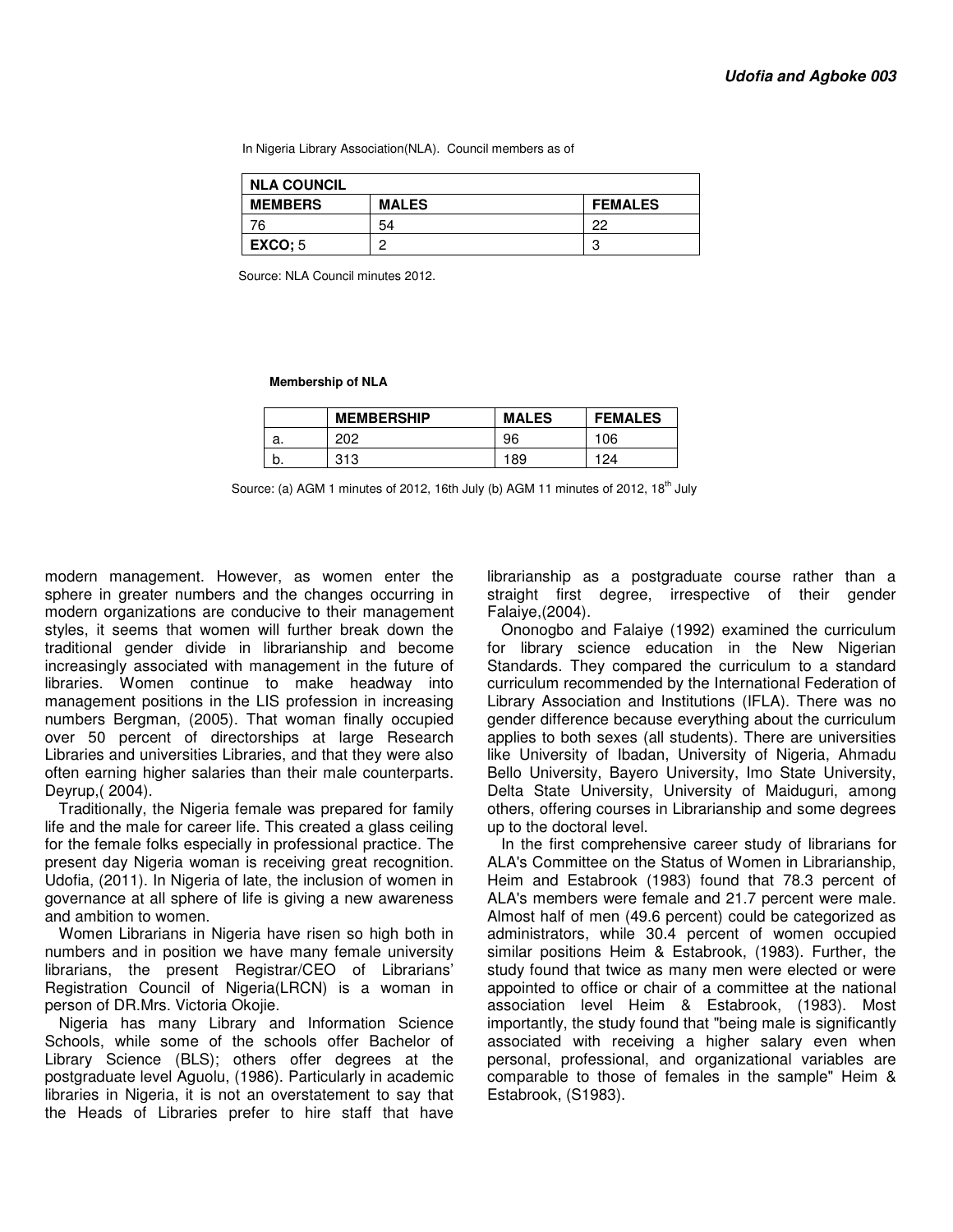Ogunrombi, Pisagih, and Udoh, (2002) examined the contribution of female librarians to library development in Nigeria from 1960 to 2000. Their study revealed that only few female librarians were included and cited Nigerian biographical works. Their study also showed that the status and role of women librarians in Nigeria was marked by an "explicit pattern of discrimination." It further states that the main barrier appeared to be due to domestic responsibilities. Jones and Goulding, (1999) write that women form the backbone of library and information services. They numerically dominate the profession to the extent that 75% of librarians are women. However, only 9% of women, compared with 20% of men, earn over ₤27,000 (Poland, 1996). Despite the image of librarianship as a female profession, women are not prominently represented at the higher levels of management. Explanations offered for this state of affairs is numerous and varied, such as inadequate child-care facilities, career interruptions, male work cultures and discriminatory attitudes in the workplace. The library profession in the United Kingdom and United States of America is regarded first and foremost, as a "lady" profession while in Nigeria the Librarian is mainly a "he" Falaiye, (2004). Research indicates that women have made significant, though not complete, progress in bridging this gender divide in librarianship in recent years.

 As women continue to enter management roles in librarianship in greater numbers, slowly bridging the traditional gender divide that has plagued the profession over the last century, there is some evidence to indicate the potential emergence of a new gender divide. This new gender divide that threatens to emerge is unique to the 21st century and is a product of the increasing role of technology in the profession and the struggle to redefine the profession to remain relevant in the growing information industry. The use of ICT in the libraries as increase tremendously and this has contributed to social development.

Examining the writing and research over this time period provides evidence that women's administrative and leadership abilities were often recognized, but given greatest credence under specific circumstances. Career advancement for women, who were the majority in libraries, was bounded by the size of the responsibilities, usually also determined by the size of the institution, by job mobility, and by years of education and experience. It was the natural order for men to be heads of academic libraries, particularly major research libraries, and the male minority presumably advanced the careers of other men.

Wong and Zubatsky, (1983), who studied the demographic and professional characteristics of first-time appointed college and university library directors between the years 1970 to 1980, found women were most often appointed at smaller institutions. Since they tended to be unmarried, it was presumed they were more mobile.

Writing about women's lives, the female experience, has received a lot of attention from scholars over the past quarter century. Seminal works by Heilbrun, (1988) and Bateson (1990) discussed the discordance between the published or public life and the private lives of women, and how most women have not written openly about themselves or their accomplishments. Similarly, biographies often describe women's lives in ways that are not based on female truth or experiences, but contrive to be in keeping with the societal norms of the day.

Works that describe women's lives as librarians can be found in the professional literature. Many of these are biographies, interviews or brief descriptions of women's professional lives that were compiled so that names and achievements would not be lost once the memory of an individual or an institution had faded. Grotzinger, (1983) examined a number of biographical studies of librarians to find that biographies of male librarians far outnumber the biographies of female librarians. She concluded that this dearth of writing about women librarians is recognition denied and "removes the evidence that would permit a solid assessment of their roles and contributions". This evidence is critical to decide whether their contribution was notable, and if women can be determined to be leaders in their times. Grotzinger, (1983) also maintained that one of the perils of biographical studies of women librarians is the lack of apparent methodological rigor and critical analysis, as a great many of these biographical works fall into the classification of non-scholarly tributes. She examined these works as well as theses, dissertations, and collective scholarly biographies, and concluded there are a number of critical flaws in biographical works about women, some of them due to lack of primary source materials and failure to cite sources.

As Maack, (2002) noted, historical and biographical works make up a large part of the entries and "we now have bibliographic access to over 120 years of writings that vividly demonstrate that there have always been women in librarianship who were not silent or complacent or lacking in ambition.

In 1983, Robinson, who studied mobility and career patterns in a large population of female and male academic librarians, found a statistically significant relationship between mobility and position level. Her research also showed that men gained greater position levels through mobility, and even when men and women were moving in order to advance their careers, rather than for personal or family reasons, men achieved greater position advancement. Robinson examined career interruptions and leaves of both men and women in order to determine the influence of work interruptions on careers. While women more frequently took leaves from work, and these were more usually personal or family related leaves, there was no statistically significant difference in position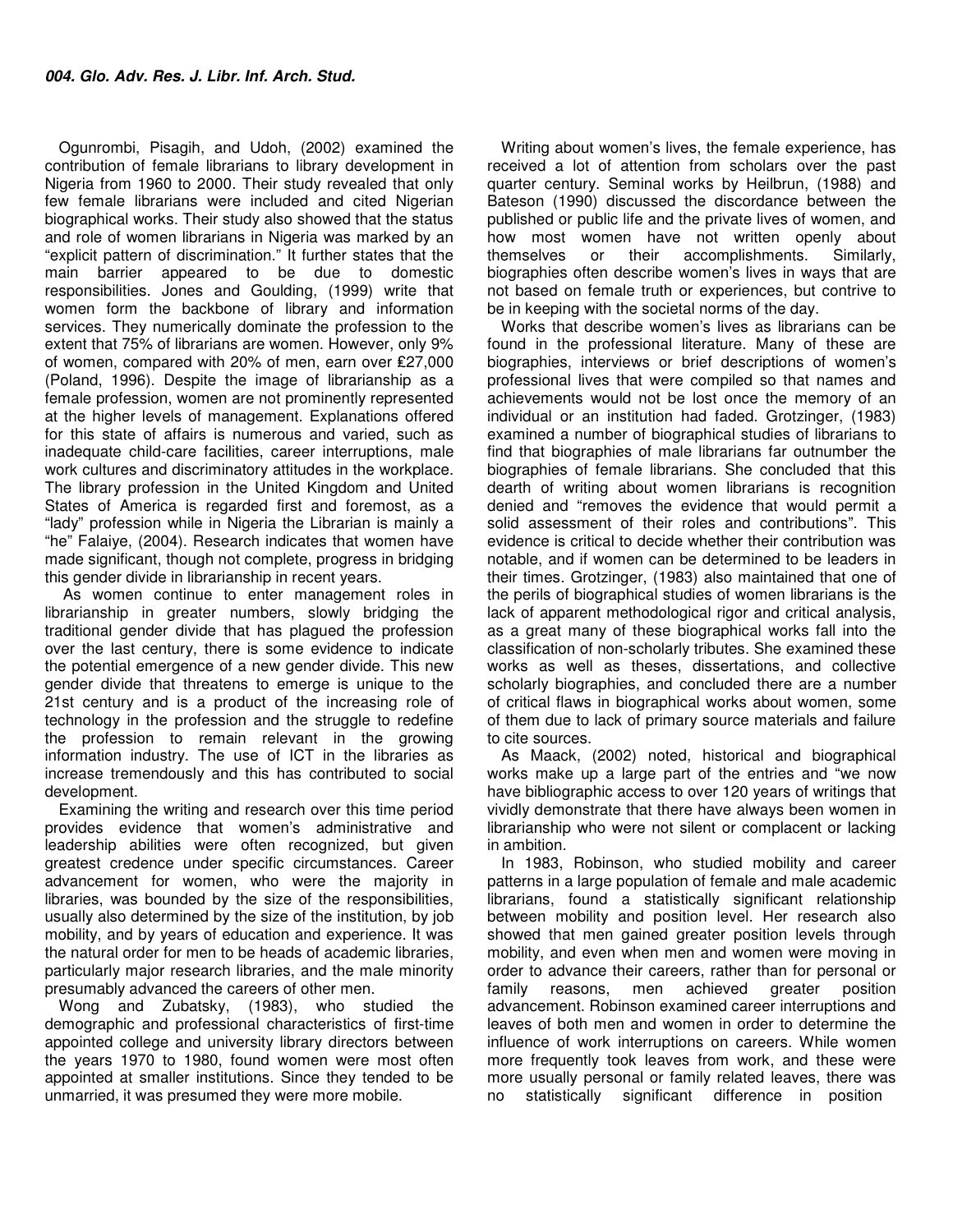advancement between women who had interrupted their careers and those who did not. Robinson concluded neither the issue of job mobility nor career interruption could be held responsible for the differences in career progression of men and women in academic librarianship.

In 1989, Moran replicated the research on career progression she had done some ten years earlier. She found there had been significant changes in the career progression patterns of female academic library administrators. The personal characteristics of male and female library directors remained unchanged, but professional characteristics showed statistically significant differences. In the 1983 study, neither educational level nor professional activities were associated with female success in career advancement, and internal succession was the norm. By 1989, professional characteristics of advanced degrees, publications, professional activity, and mobility were associated with success of both men and women. In 1989, Moran replicated the research on career progression she had done some ten years earlier. She found there had been significant changes in the career progression patterns of female academic library administrators. The personal characteristics of male and female library directors remained unchanged, but professional characteristics showed statistically significant differences. In the 1983 study, neither educational level nor professional activities were associated with female success in career advancement, and internal succession was the norm. By 1989, professional characteristics of advanced degrees, publications, professional activity, and mobility were associated with success of both men and women.

Irvine, (1985) Says, Among the characteristics that have implications for women and men aspiring to administrative careers were educational preparation and publications. Confirming previous research in librarianship, these men were significantly more likely than women to have subject masters in addition to their library degrees. Additional master's degrees continue to be a plus for individuals seeking administrative careers." Academic credentials and publication activities are generally recognized as highly desirable accouterments of success in higher education. Men possessed such characteristics to a greater degree than did women. In particular, publishing affords substantial opportunities to become known among one's colleagues and to demonstrate affinity for research endeavor.

#### **Contribution of Female Librarians to the Nigeria Development**

Women Librarians have contributed greatly to nation building in this century in various ways.

Meeting the information needs of women, girls and Nigerians as a whole is the major contribution of the

Library field to development. The Special Interest group focuses on women as users of Library and information services, as workers in the library field and providers of information. The Women, Information and Libraries Special Interest Group's mission is the promotion, develop and support of library and information services for the benefit of women, and society as a whole. Empowering women through education is one of the most crucial concerns of the Millennium Development Goal on gender equality. Girl child education has improved greatly lately because Women librarians are working in our schools libraries.

The Convention on the Elimination of All Forms of Discrimination against Women (CEDAW), adopted in 1979 by the UN General Assembly, is often described as an international bill of rights for women. It defines what constitutes discrimination against women and sets up an agenda for national action to end such discrimination. The Convention provides the basis for realizing equality between women and men through ensuring women's equal access to, and equal opportunities in, political and public life. Women play a crucial role in realizing basic human rights for all and in achieving the Millennium Development Goals (MDGs). Meeting the information needs of women is a major contribution of the library field to global development. The United Nations and its agencies have long encouraged the world community to discourage gender stereotypes and to strengthen the status of women within the family and in society as a whole. One of the key ways of doing so is by supporting the education of women, and especially girls. States parties agree to take all appropriate measures, including legislation and temporary special measures, so that women can enjoy all their human rights and fundamental freedoms. Women Librarians has contributed greatly to development in this twenty century.

In the area of career building female librarians has contributed to development in Nigeria we now have many female professors in library and information sciences. Many universities now offer the course LIS and many graduates has been produced. Furthermore, many women librarians working in the library in Nigeria universities and polytechnic has contributed to the development of education in Nigeria by serving as support the all the degrees offers in the schools. No university can stand without a library.

Rural development has always be the priority focus of the Nigeria government. A variety of Facilities and infrastructure were built to support the process of the rural community social and economic development; rural public libraries are one of these facilities. Public library has always been viewed as an important entity in a local community development and empowerment process, particularly in a rural and disadvantaged community. It has been established as a crucial element in the life of community members, as it provides information that is essential for the community progress. However, in the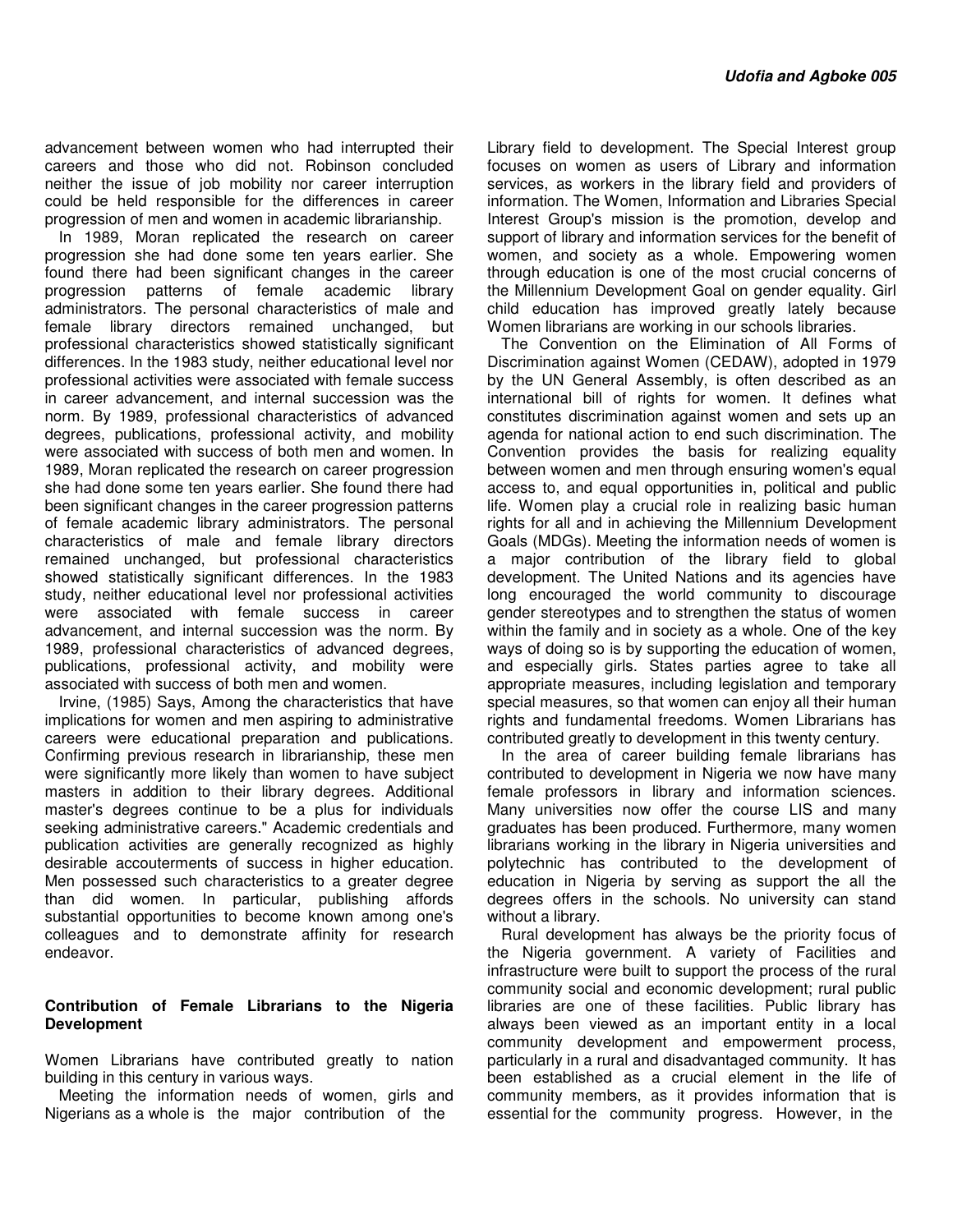beginning, many early public libraries had denied women and children right to use libraries; thus, they are forced to rely on their male relatives for access to library resources. Borrowers were not permitted to wander amid the stacks; children (as well as women, in some places) were not allowed inside libraries at all in the contemporary public library environment, the situation has change. Today women and children has become the primary focus of any services, programs or activities develop by a public library. Many librarians presently seem to be developing more programs that attract women more than men. This is because they (women and children) have always been enthusiastic and devoted users of public libraries.

Since I have been working here as a librarian, I notice that the women and children participation and involvement is this library is very encouraging. I believe this library really do contribute to their self-development.

Women like the internet services provided by the public libraries. They like to use the internet service provided for free to users of the rural public library, for many personal referencing and activities. I am member of this library and I always come here at least three times a week. I like the internet service. I use it all the time ... for personal stuff like last week I wanted to buy new hand phone, so I went in the internet to do some searching about the phone brands and make do comparison. It is a good service. I like surfing the net, I don't have internet at home, so I always come here to check my email and chat with friends. The librarians always help us if we need assistance with the internet service.

Women Self-improvement Programs Other than library collections and resources that were develop to cater the local rural women information needs, many of the Nigeria local rural public library also manages to develop several in-house programs too. For instance there have been some new activity developments in the library, like computer classes and language day [once a week English day. In this day all patrons are encourage to speak only in English]. This special language day was introduced by the librarian.

In Nigeria, the Dr. ( Mrs.) Victoria Okojie a female Librarian is the first Registrar of the Librarians' Registration Council of Nigeria (LRCN).Under this same administration, a lot of reforms in policies, training and status have taken place.

#### **CONCLUSION**

A review of the literature regarding status, characteristics and contribution of women Librarians in Nigeria revealed that women have contributed to development in various ways. It revealed that gender inequality between men and women Librarians have drastically reduced because of education of women, because both male and female

Librarians are being taught with the same academic curriculum. In Nigeria, many women Librarians are now occupying Management positions in various academic Libraries, Research Libraries and others. In terms of the number, the women Librarian have increased greatly in this century. Although they are still not proportionately represented. Noteworthy studies described the demographic profiles and professional characteristics and qualifications of women librarians as significantly change over time.

#### **CONFLICT OF INTEREST**

This is a review article, we use this opportunity to acknowledge all the Authors of articles and the conference papers reviewed as all are reflected in the reference section of this review work. We appreciate you all.

#### **REFERENCES**

- Abiola H (2004). It is challenging to be a woman. *Sunday Punch*s April,18 p. 23.
- Aguolu CC (1986). Problems facing the library profession in Nigeria. *Library Waves, 1(*1), 35-38.
- Badawi G (2006). Factors affecting the level of job satisfaction of female librarians in Nigeria: A test of Herzberg's Hygiene / Motivator factors. Samaru Journal of information studies Vol. 6 (182).
- Bateson MC (1990). *Composing a life.* New York: Plume Books.
- Bergman B (2005). Looking at electronic resources librarians: Is there gender equity within this emerging specialty? *New Library World, 106*(3/4), 116-127. Retrieved November 12, 2008, from ABI/INFORM Global database.
- Bowron A (1987). Statistics tell the tale: Men still getting top jobs. *Canadian Library Journal*, *44*(4), 211-212.
- Burrington G (1987). *Equal opportunities in librarianship?: Gender and career aspirations*. London: Library Association.
- Buxton WJ, Acland CR (1998). *American philanthropy and Canadian libraries: The politics of knowledge and information, accompanied by "Report on Canadian libraries" as submitted to the Rockefeller Foundation (1941)*. Montreal: McGill University Graduate School of Library and Information Studies.
- Daniel JO (2012) Building the Requisite capacity for the library and information professional of the  $21<sup>st</sup>$  century in Daniel, J. O, Ifidon, E. and Okegbole, T. (eds.) Trends in library and information science in Nigeria: frestschrift in honour of Prof. Sam E. Ifidon. Lagos, Elis Associates.
- Deschatelets G, Saint-Marseille J (1991). Bibliothécaires ou administrateurs? Profils de carrière des directeurs des grandes bibliothèques francophones du Canada [librarians or managers? Career profiles of the directors of large francophone libraries in Canada]. *Documentation et Bibliothèques, 37*(1), 25-34.
- Deyrup MM (2004). Is the revolution over? Gender, economic, and professional parity in academic library leadership positions. *College and Research Libraries, 65*(3), 242-250. Retrieved 18 Feb. 2013 from http://crl.acrl.org/content/65/3/242.full.pdf .
- Eagly AH, Carli LL (2007). *Through the labyrinth: The truth about how women become leaders*. Boston: Harvard Business School Press.
- Falaiye ZM (2004). Gender participation in academic libraries and information services in Nigeria. *Owena J. Lib. and Info. Sci., 1(*2).
- Federal Republic of Nigeria, The Nigerian Constitution (1999).